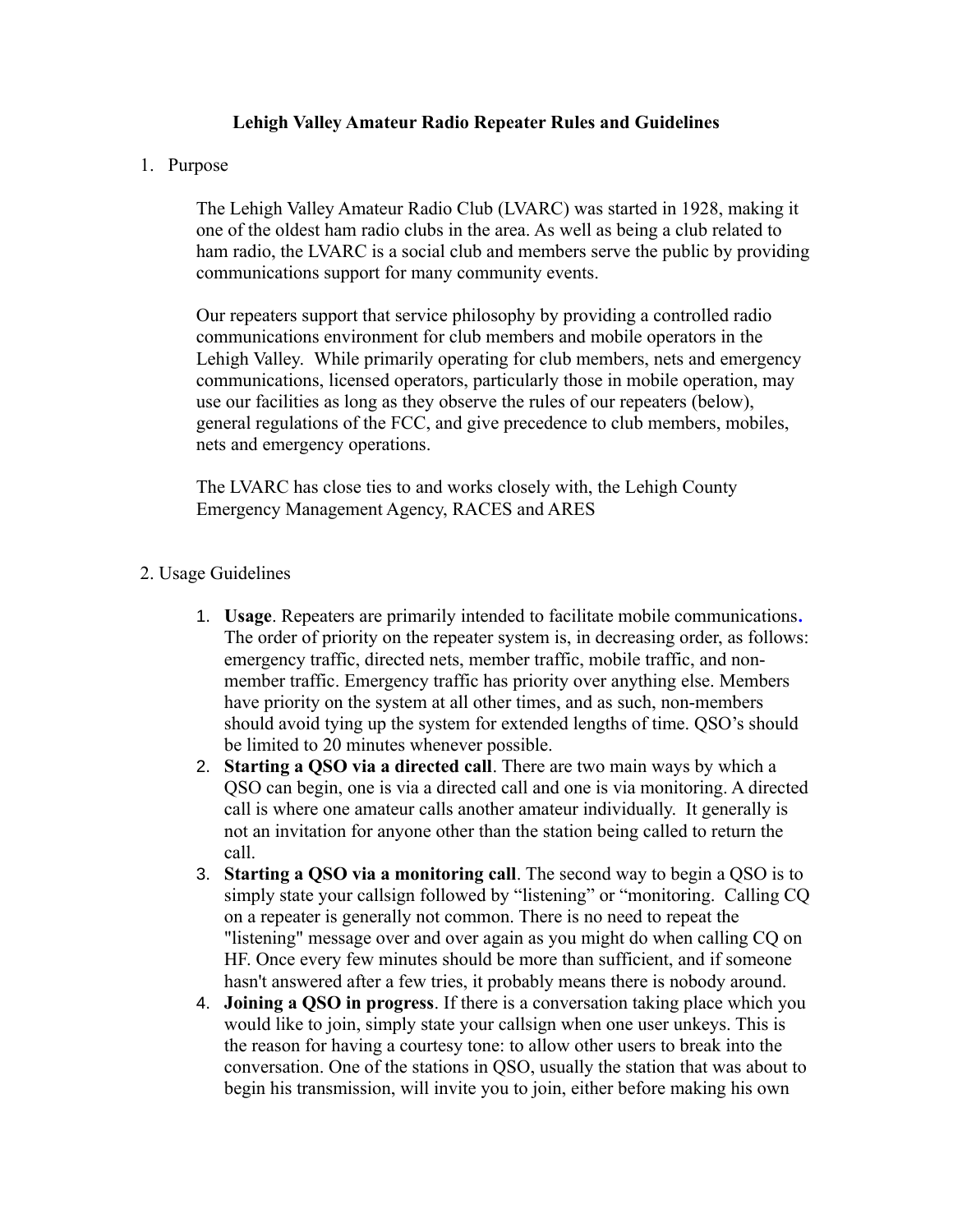transmission. Don't interrupt a member QSO unless you have something to add to the topic at hand. Interrupting a conversion is no more polite on a repeater than it is in person.

- 5. **Interrupting a QSO to make a call**. If you need to make a directed call to another amateur but there is already another QSO going on, break into the conversation during the courtesy tone interval by saying "Call please, [state your callsign]". One of the stations will allow you to make your call. If the station you are calling returns your call, you should quickly pass traffic to them and relinquish the frequency to the stations already in QSO; don't get into a full QSO in the middle of someone else's conversation. If you need to speak with the party you call for a significant length of time (say, more than 15 seconds), ask them to either wait until the current QSO has cleared, or ask them to move to another repeater or simplex channel to continue the conversation.
- 6. **Roundtables and "Turning it Over".** When more than two amateurs are in a QSO, it is often referred to as a "roundtable" discussion. Such a QSO usually goes in order from amateur A to amateur B to amateur C and eventually back to amateur A again to complete the roundtable. To keep everyone on the same page, when any one amateur is done making a transmission, they "turn it over" to the next station in sequence (or out of sequence, if so desired). Without turning it over to a particular station when there are multiple stations in the QSO, nobody knows who is supposed to go next, and there ends up either being dead silence or several stations talking at once. At the end of a transmission, turn it over to the next station by naming them or giving their callsign, such as "...and that's that. Go ahead Joe." or "....and that's that. Go ahead [callsign]." If it's been close to 10 minutes, it's a good time to identify at the same time as well, such as "...and that's that. N3XYZ, go ahead Joe."
- 7. **Pause between transmissions.** Listen for others who may need to use the repeater. A three to four second pause between transmissions is adequate.
- 8. **IDing and Who's Who?** By FCC regulations, you must always identify at 10 minute intervals and at the end of a transmission. If you are making a test transmission or calling another party, this is a one-way transmission. Since it has no "length" as there is no QSO taking place, you should identify each time you make a call or a test transmission. When identifying yourself and another party (or parties), or when making a directed call, your callsign goes LAST. There is no need to identify each time you make a transmission, only once every 10 minutes. You do not need to identify the station with whom you are speaking, only your own callsign, but it is generally polite to remember the call of the other station. Avoid phonetics on FM unless there is a reason for using them, such as the other station misunderstanding your callsign. When phonetics are needed, stick to the standard phonetic alphabet. Although the FCC does not require station ID at the beginning of the QSO, the LVARC highly encourages the practice of providing an ID at the beginning of the QSO.
- 9. **Signal Reports and Kerchunking**. If you are unsure how well you are making it into the repeater, DO NOT kerchunk the repeater. Any time you key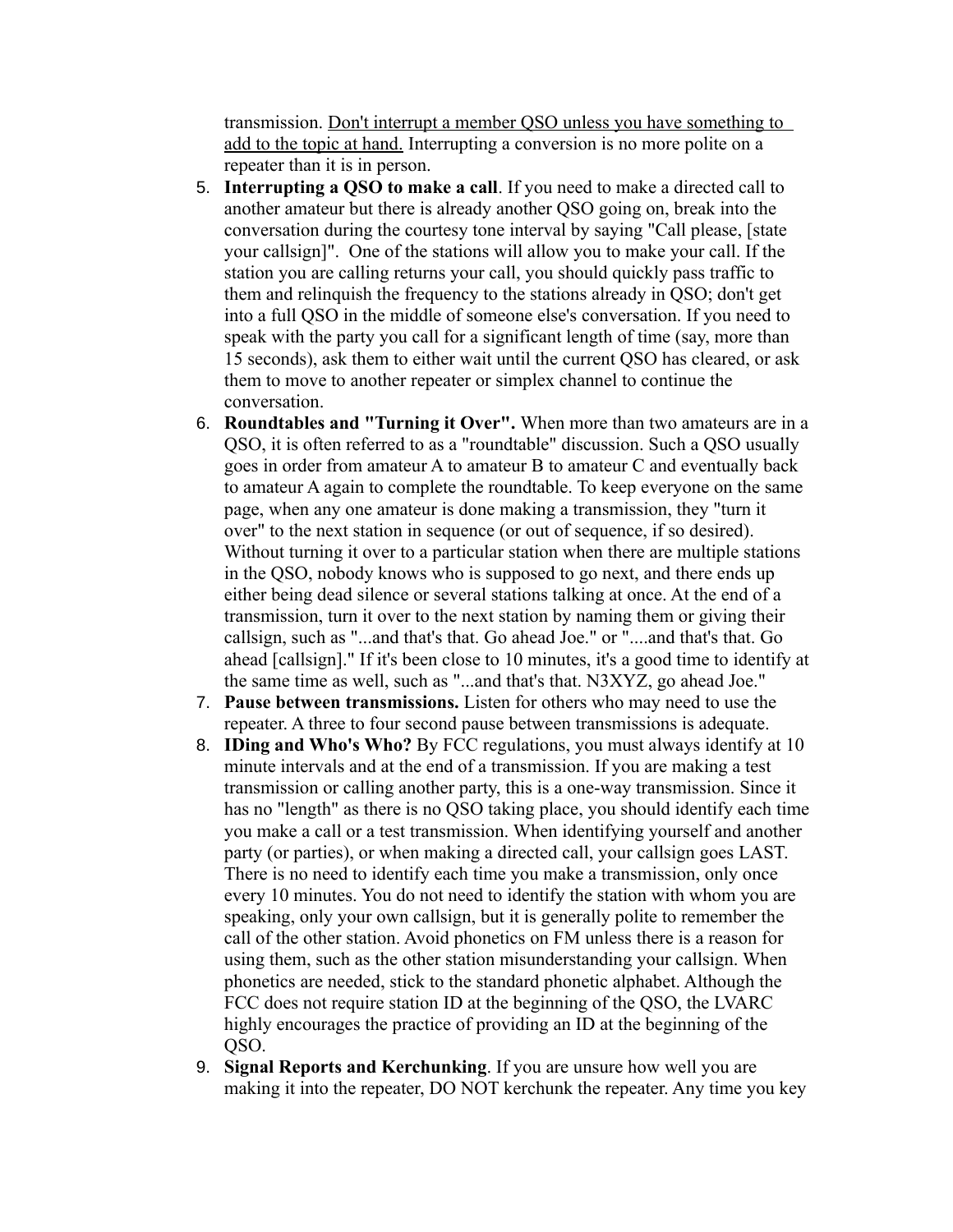up the repeater, you should identify, even if you are just testing to see if you are making the machine. "[Callsign] test" is sufficient. Do not use the repeater as a "target" for tuning or aiming antennas, checking your transmitter power, etc. Use a dummy load where appropriate, or test on a simplex frequency. If you need someone to verify that you are making the repeater OK, ask for a signal report such as "This is [Callsign], looking for a signal report?"

- 10. **Language**. Aside from some of the techno-syncracies inherent in amateur vernacular, use plain conversational English. The kind of English that would be suitable for prime-time television, not R rated movies. Avoid starting or encouraging conflicts on the air. If a topic of conversation starts to draw strong debate, change the subject. Avoid radio lingo whenever possible. CB has its own language style and so does amateur radio, but the two are not the same. Amateurs have "names", not "personals". Some repeaters are very freewheeling in that there are people jumping in and out of conversations constantly. Others primarily have directed calls on them and discourage ragchewing. The Lehigh Valley Amateur Radio Club discourages long rag-chews (>20 min) on their repeaters.
- 11. **Emergencies**. If there is a QSO in progress, break into a conversation with the word "Break" or "Break for priority traffic." DO NOT USE THE WORD BREAK TO JOIN IN A QSO UNLESS THERE IS AN EMERGENCY! All stations will give immediate priority to any station with emergency traffic.
- 12. **Malicious Interference**. If there is malicious interference, such as kerchunking, touch-tones, rude comments, etc. DO NOT ACKNOWLEDGE IT! Continue the QSO in a normal fashion. If the interference gets to the level where it is impossible to carry on the QSO, simply end the QSO as you normally would, log the time and date of the interference and notify a control operator off-the-air.
- 13. **Power**. Use the minimum power necessary to complete a QSO. However, if someone says that you are noisy, increase power or relocate or take whatever measures you can to improve your signal. Continuing to make transmissions after being told your signal is noisy is inconsiderate to those listening. If unable to maintain a clear signal, end your QSO with your call sign and attempt again when conditions improve. Without a good external antenna, operating a handheld radio indoors or inside a car is going to result in a lot of bad signal reports.
- 14. **Crossbanding**. Crossbanding is not allowed on LVARC repeaters without prior approval by LVARC Control Operators and Board Members. Crossbanding approval is mostly considered for special events and unusual circumstances.
- 15. **Control Operators**. The control operators have been entrusted with maintaining decorum on the system and ensuring operation within Part 97 regulations. If a control operator interrupts a QSO and identifies himself as "control", please allow them to pass whatever messages they need to or perform any control functions. The control operators have the final say in what is/is not appropriate on the repeater. If a control operator makes a comment or suggestion, take it as constructive criticism and then follow their